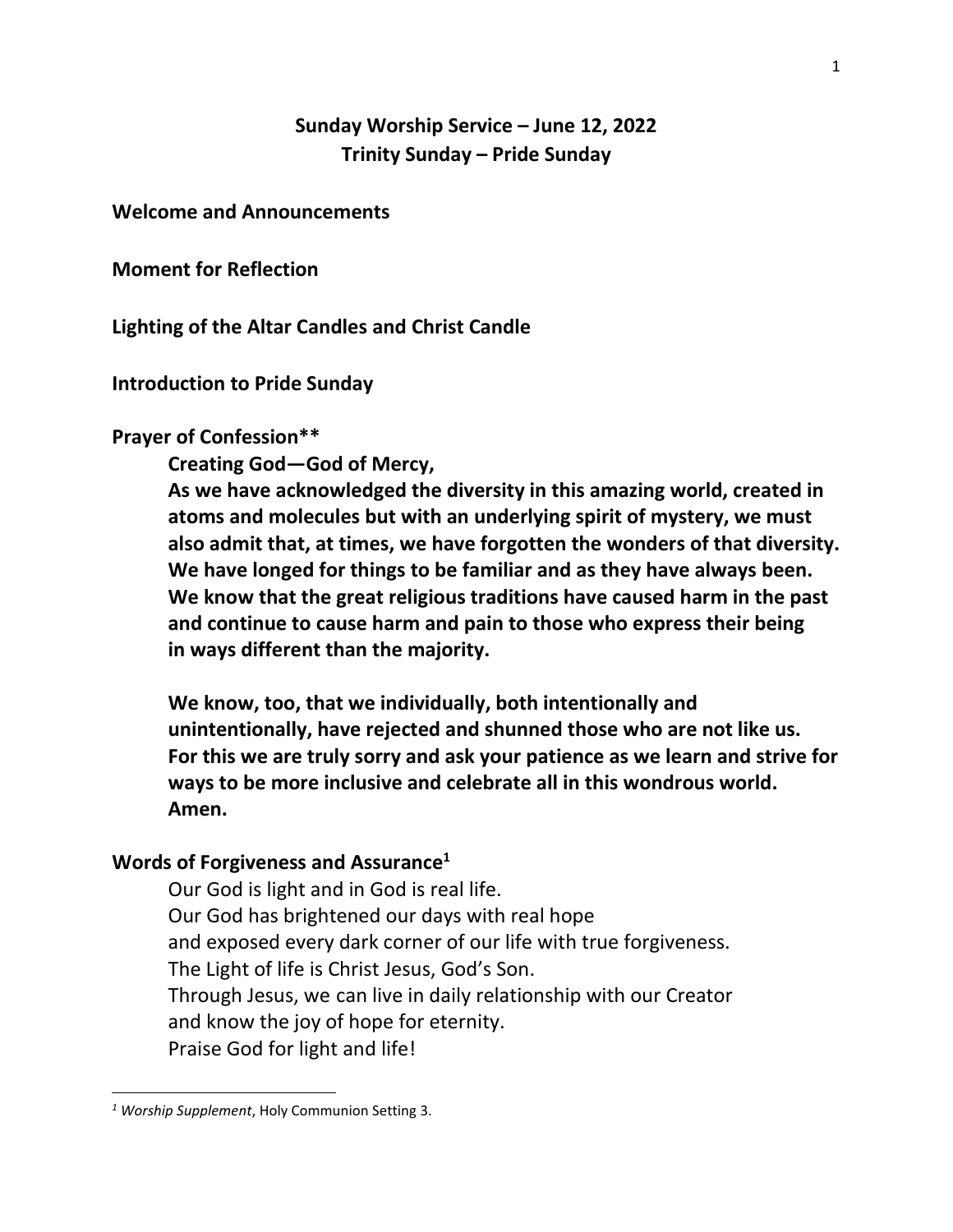We are forgiven in the name of the + Creator, Redeemer, and Comforter. Amen.

# **Opening Hymn** *"All Are Welcome"* **#641**

- **1. Let us build a house where love can dwell and all can safely live, a place where saints and children tell how hearts learn to forgive. Built of hopes and dreams and visions, rock of faith and vault of grace; here the love of Christ shall end divisions: All are welcome, all are welcome, all are welcome in this place.**
- **2. Let us build a house where prophets speak, and words are strong and true, where all God's children dare to seek to dream God's reign anew. Here the cross shall stand as witness and as symbol of God's grace; here as one we claim the faith of Jesus: All are welcome, all are welcome, all are welcome in this place.**
- **3. Let us build a house where love is found in water, wine and wheat: a banquet hall on holy ground, where peace and justice meet. Here the love of God, through Jesus, is revealed in time and space; as we share in Christ the feast that frees us: All are welcome, all are welcome, all are welcome in this place.**
- **4. Let us build a house where hands will reach beyond the wood and stone to heal and strengthen, serve and teach, and live the Word they've known. Here the outcast and the stranger bear the image of God's face; let us bring an end to fear and danger: All are welcome, all are welcome, all are welcome in this place.**
- **5. Let us build a house where all are named, their songs and visions heard and loved and treasured, taught and claimed as words within the Word. Built of tears and cries and laughter, prayers of faith and songs of grace, let this house proclaim from floor to rafter:**

**All are welcome, all are welcome, all are welcome in this place.**

# **Call to Worship<sup>2</sup>**

All you who delight in the sacred, come and worship the Creator.

<sup>2</sup> Written by Rev Lynn Robertson inspired by *Stories from the Heart: Worship Service for Pride Sunday* © 2019 The United Church of Canada/L'Eglise Unie du Canada.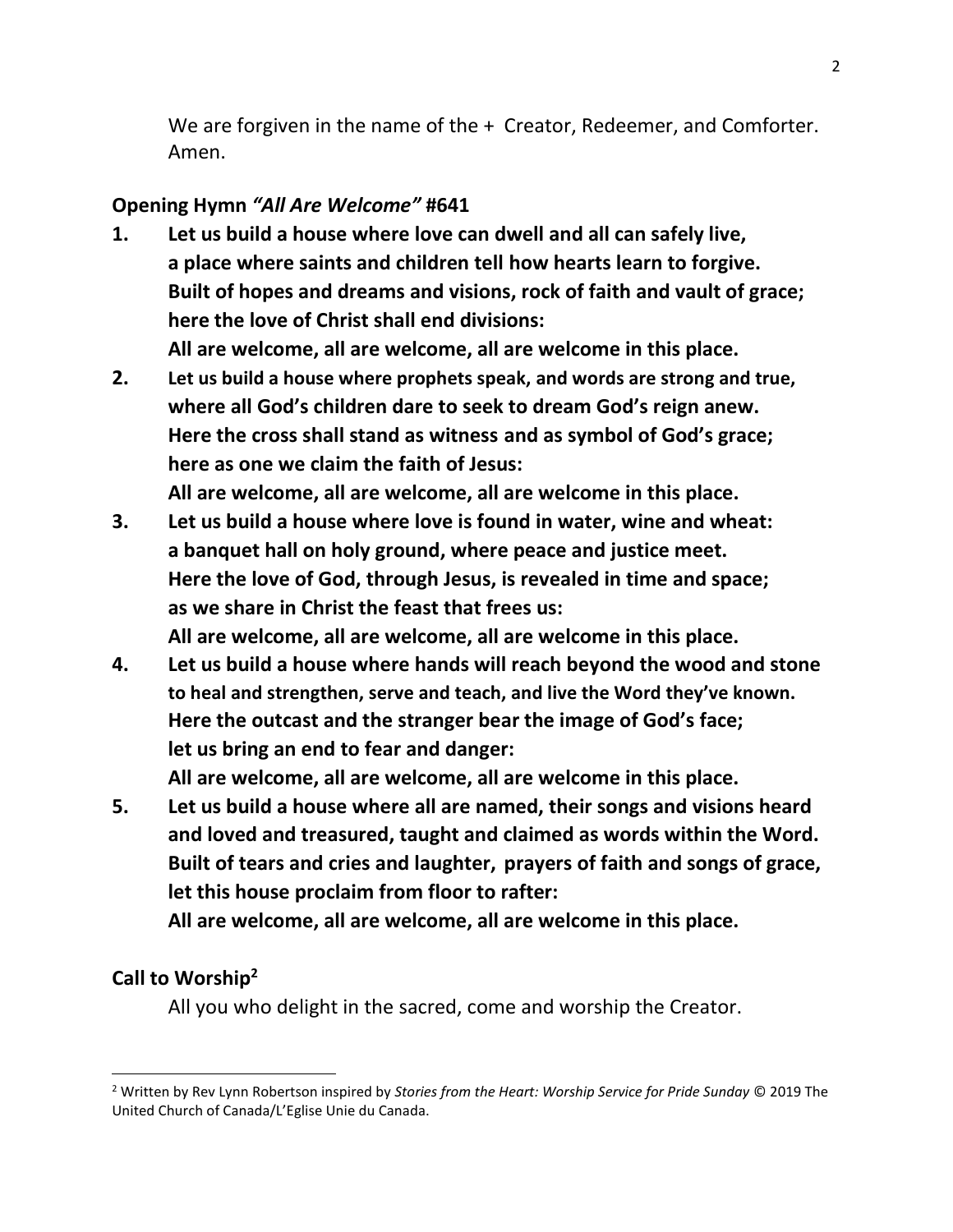# **Thanks be to God who blesses us and rejoices in the uniqueness of every body and being.**

We light the red candle, representing life and passion in all its richness. **Come let us worship, learn, and celebrate life together**.

We light the orange candle, representing healing, fun, and celebration.

**We give thanks for the healing that God offers all people.**

**We give thanks for the ways we experience healing** 

# **through fun and celebration.**

We light the yellow candle, representing sunlight, and new thoughts and ideas.

**We give thanks to God for sending us the light of the world, Jesus Christ whose light shines brightly in all of us and through whom we are open to new thoughts and ideas.**

We light the green candle representing nature and growth.

**We give thanks for all the diversity that God has created in nature and all creation and for the growth we experience through our faith in God.**

We light the blue candle, representing harmony and serenity.

**We give thanks to God for the harmony and peace we have through our Creator.**

We light the purple candle, representing Spirit.

**We give thanks for the comforting Spirt who is our Advocate.**

We give thanks for God's rainbow of colours and for the beauty and diversity of all whom God has created.

**The Sacred is with us. Let us worship and be transformed.**

# **Prayer of the Day\*\***

*Inclusive and welcoming God,* **when you called each of us into being, you delighted in your works. You gifted us with differences that illuminate the breadth of beauty, wisdom, and practices of love in your creation. In whatever ways we still struggle to accept and celebrate our own unique offerings, free us from narrow thinking that confines, constrains, or condemns your good work in us and others. Amen.**

# **First Reading: Proverbs 8:1-4, 22-31**

*In the reading from the book of Proverbs in the Bible, wisdom is portrayed in terms sometimes human and sometimes divine. Often, wisdom is*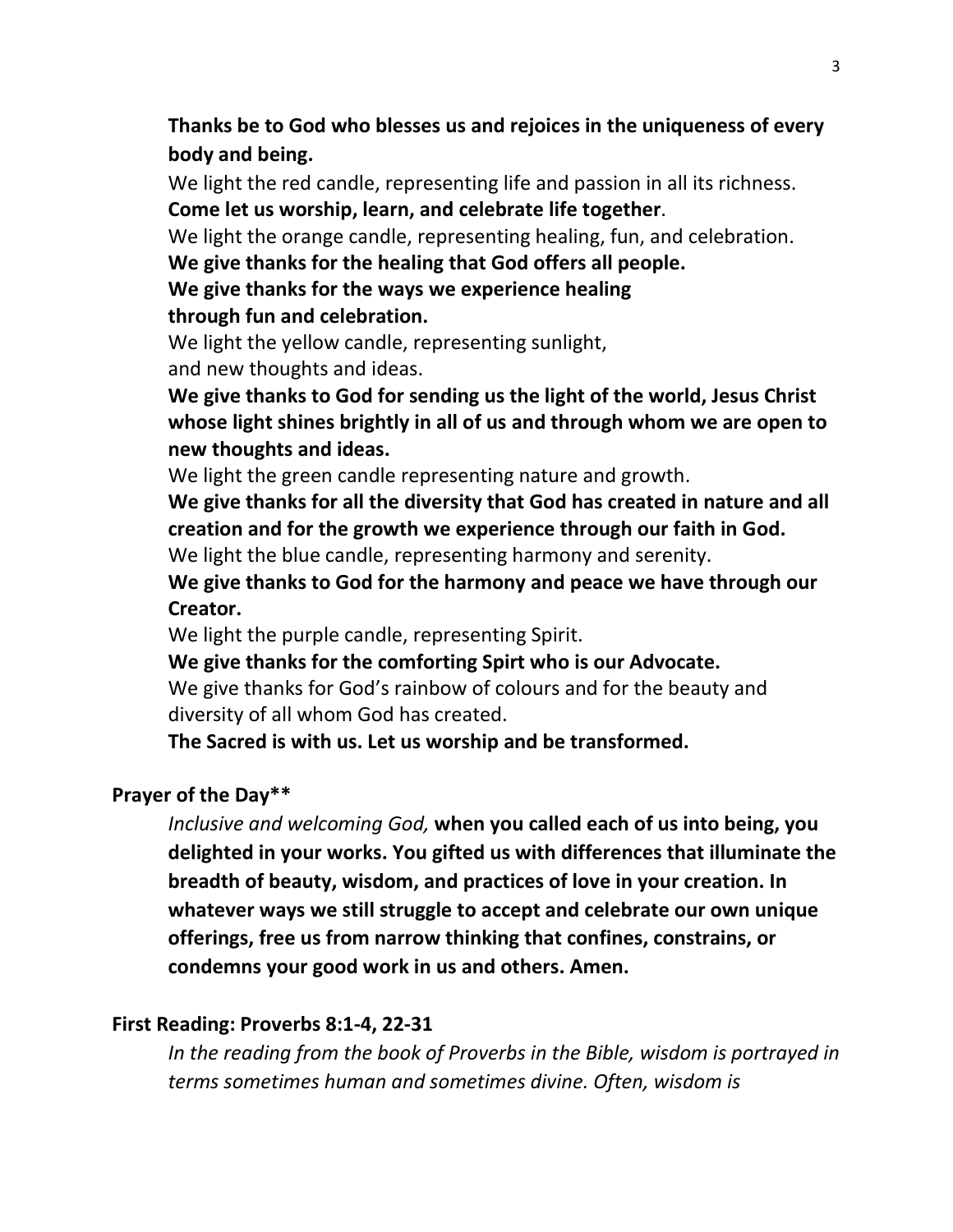*personified as feminine. In this passage, Woman Wisdom is depicted not only as the first creation of God, but also as God's helper, rejoicing in God's creation, especially in human beings.*

A reading from Proverbs, chapter 8:

Does not wisdom call, and does not understanding raise her voice? On the heights, beside the way, at the crossroads she takes her stand; beside the gates in front of the town, at the entrance of the portals she cries out: "To you, O people, I call, and my cry is to all that live.

God gave birth to me at the beginning, before the first acts of creation. Ages ago I was set up, at the first, before the beginning of the earth. When there were no depths I was brought forth, when there were no springs abounding with water. Before the mountains had been shaped, before the hills, I was brought forth—before God had created the earth and its fields, or even the world's first bits of soil.

I was there when the Almighty established the heavens, and set the horizon just above the ocean, set the clouds in the sky, and established the fountains of the deep, and gave the seas their boundaries and set their limits at the shoreline. When the foundation of the earth was laid out, I was the skilled artisan standing next to the Almighty. I was God's delight day after day, rejoicing at being in God's presence continually, rejoicing in the whole world and delighting in humankind."

Here ends the reading. **Inspire our understanding, Spirit of God.**

#### **Second Reading: Romans 5:1-5**

*In the letter to the Romans, Paul describes the life of faith with reference to God, Jesus, and the Holy Spirit. Even now, we have peace with God through Jesus, and our hope for the future is grounded in the love of God that we experience through Christ's Holy Spirit.*

A reading from Romans, chapter 5: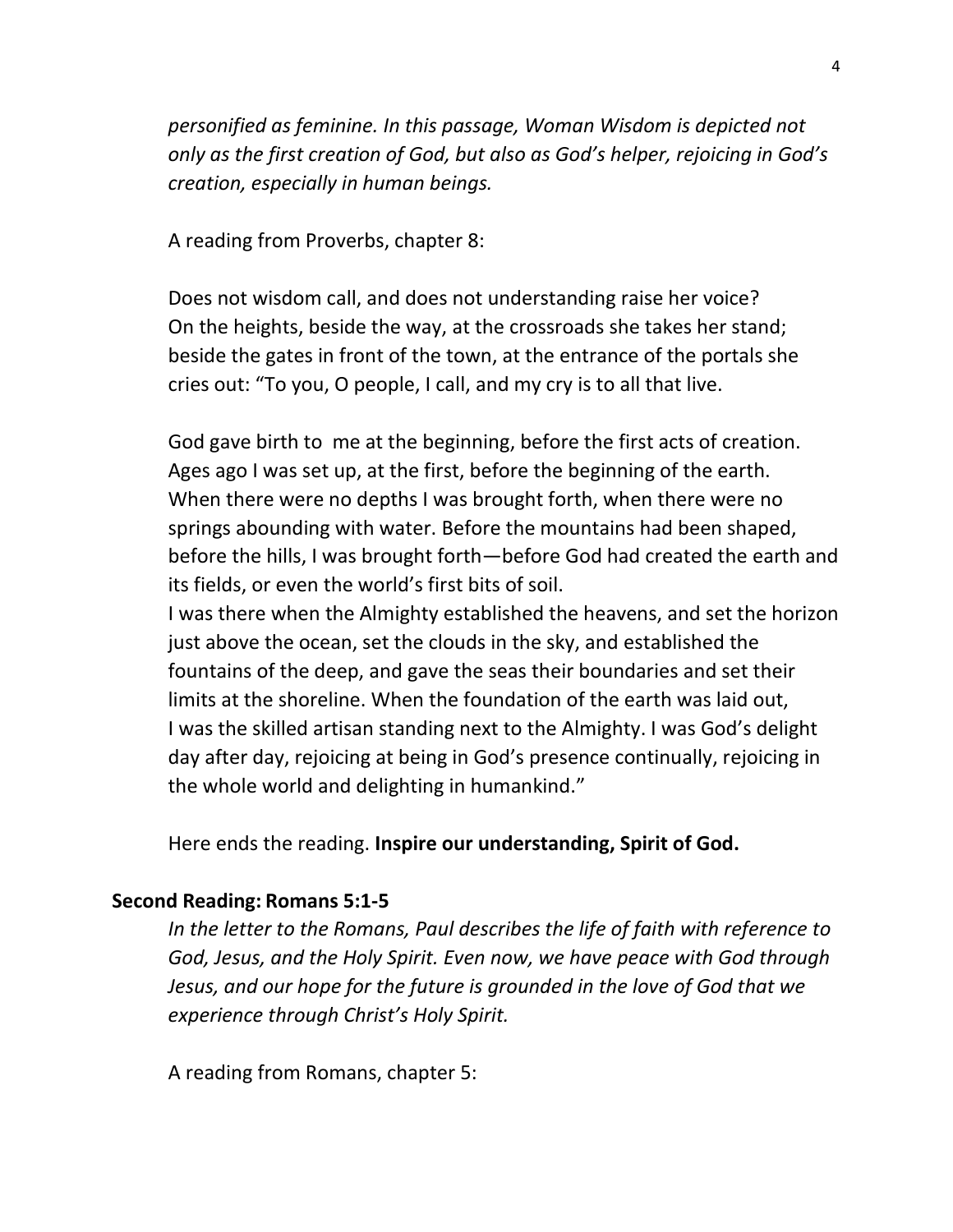Now, since we have been made right in God's sight by our faith, we are at peace with God through our Saviour Jesus Christ. Because of our faith, Christ has brought us to the grace in which we now stand, and we confidently and joyfully look forward to the day on which we will become all that God has intended. **<sup>3</sup>** But not only that - we even rejoice in our afflictions! We know that affliction produces perseverance; perseverance produces character, and character produces hope. And such a hope does not disappoint, because the love of God has been poured out in our hearts through the Holy Spirit, who has been given to us.

Here ends the reading. **Inspire our understanding, Spirit of God.**

## **Gospel Acclamation** *"Blest be the Tie that Binds"* **#656** (v.1,4)

- 1. **Blest be the tie that binds our hearts in Christian love; the unity of heart and mind is like to that above.**
- **4. From sorrow, toil, and pain, and sin we shall be free; and perfect love and friendship reign through all eternity.**

### **Gospel Reading: John 16:12-15**

*In the gospel from John, Jesus' ongoing presence with the disciples will be made known through the coming Spirit who will guide them and communicate to them Jesus' will and glory*.

The holy gospel according to John the 16<sup>th</sup> chapter. Glory to you, O Lord.

"I have much more to say to you, but you can't handle it now. However, when the Spirit of Truth comes, she will guide you in all truth. She won't speak on her own, but will say whatever she hears and will proclaim to you what is to come. She will glorify me, because she will take what is mine and proclaim it to you. Everything that God has belongs to me. That's why I said that the Spirit takes what is mine and will proclaim it to you.

The gospel of the Lord. **Praise to you, O Christ.**

#### **Sermon**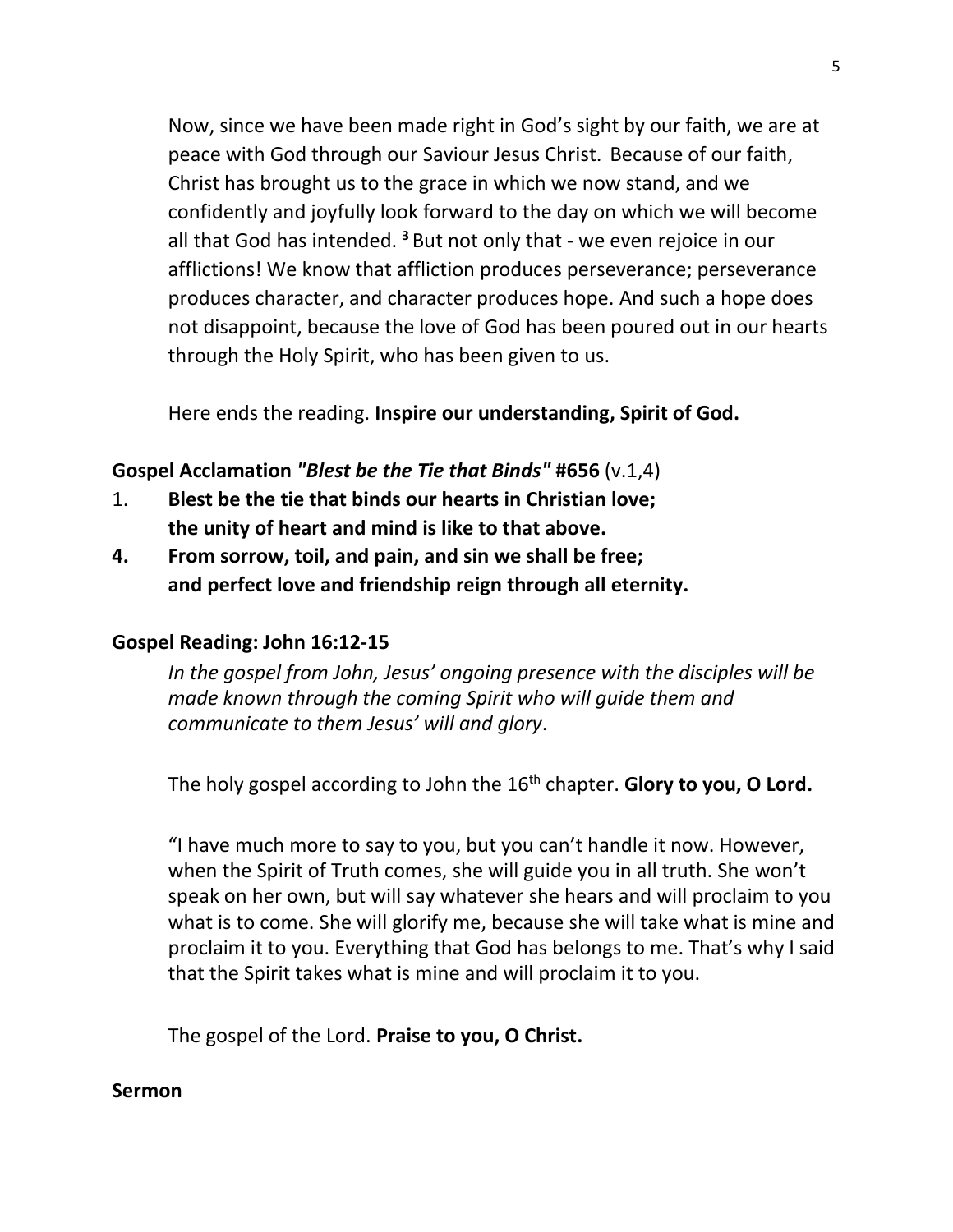**Hymn of the Day** *"Come, Join the Dance of the Trinity"* **#412**

- **1. Come, join the dance of Trinity, before all worlds begun – the interweaving of the Three, the Father, Spirit, Son. The universe of space and time did not arise by chance, but as the Three in love and hope, made room within their dance.**
- **2. Come, see the face of Trinity, newborn in Bethlehem; then bloodied by a crown of thorns outside Jerusalem. The dance of Trinity is meant for human flesh and bone; when fear confines the dance in death, God rolls away the stone.**
- **3. Come, speak aloud of Trinity, as wind and tongues of flame set people free at Pentecost to tell the Savior's name. We know the yoke of sin and death, our necks have worn it smooth; go tell the world of weight and woe that we are free to move!**
- **4. Within the dance of Trinity, before all worlds begun, we sing the praises of the Three, the Father, Spirit, Son. Let voices rise and interweave, by love and hope set free, to shape in song this joy, this life: the dance of Trinity.**

## **Affirmation of Faith<sup>3</sup>**

That we worship one God, Creator, Christ and Holy Spirit, in whose image we are made, to whose service we are summoned, by whose energy we are renewed: **This we believe.** That it is central to the mission of Christ to respect the earth as God's possession, to rejoice in the diversity of human culture, to preserve human life in all its beauty and frailty, to witness to the love of God for all people and all places and to invite others to share that converting experience: **This we believe.** That through the power of the Holy Spirit the persecuted shall be lifted up and the wicked shall stumble, the hesitant prayers and hidden actions of God's people shall change the course of human history, the ancient

words of scripture shall startle us with fresh insight: **This we believe.**

That God has called the church into being to be the servant of the kingdom,

<sup>3</sup> CLC *Worship Supplement*, p.68-9.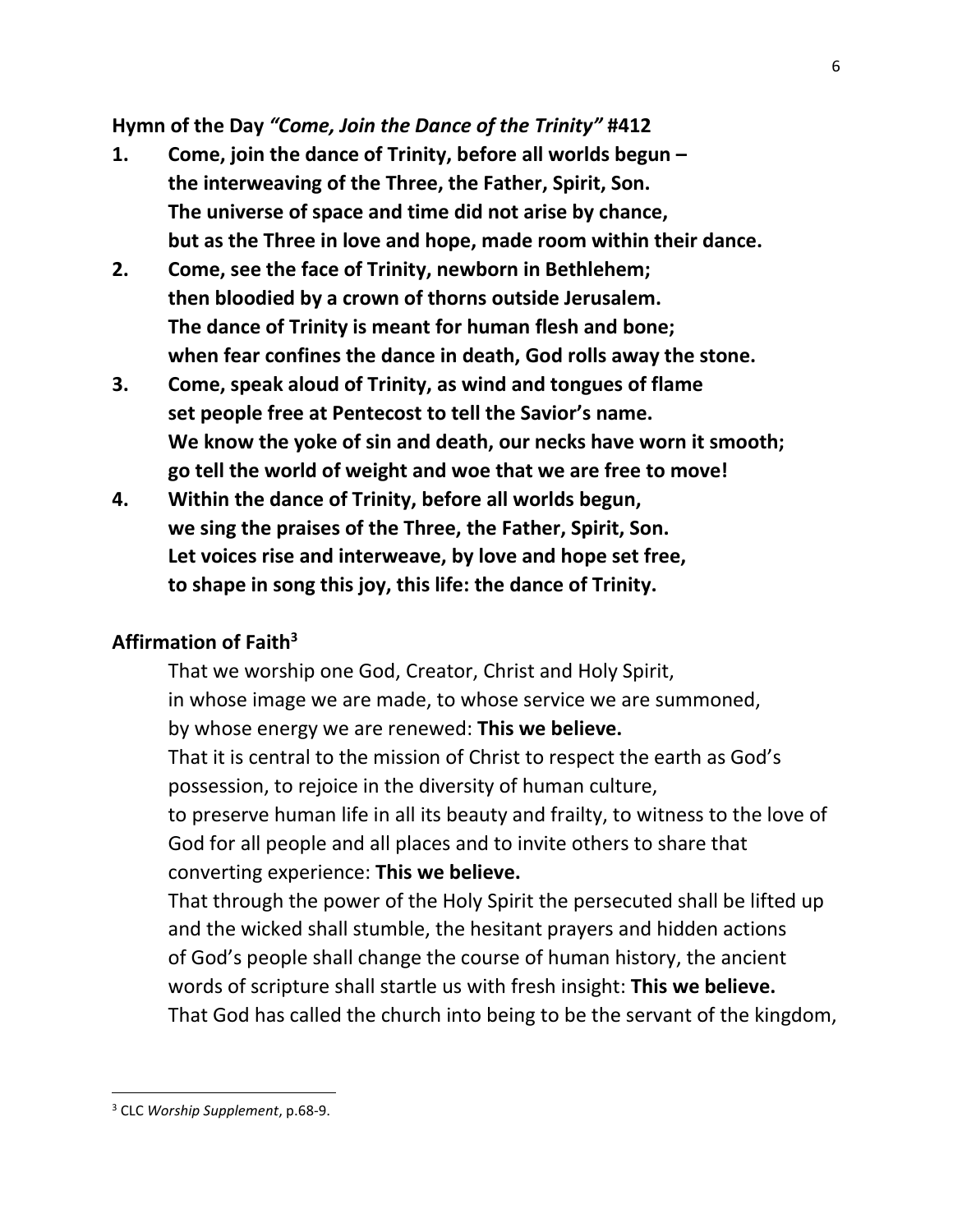to be a sign of God's new order, to offer a foretaste on earth of the magnificence of heaven: **This we believe.**

That Christ, fully aware of our differences, prays that we may be one so that the world might believe:

**This we believe, and to this we are committed for the love of God, in the way of Christ, by the power of the Holy Spirit.**

## **Prayers of Intercession\***

Trusting in the One who made us, dwells in us, and calls us to life, we pray for the world, the church, and all in need…

We give thanks for morning and night, for dawn and dusk, and for every moment in between. We praise you for the vibrant, loud, and serene colors of creation. For the infinite and as-of-yet undiscovered diversity of your creatures, and galaxies beyond our imagining. Make us bold in our proclamation that the lives, loves, and gifts of Two Spirit, Lesbian, Gay, Bisexual, Transgender, Queer, Intersex, Asexual (2SLGBTQIA+) people matter to you, and so they matter to all of us – manifest in both word and deed. Teach us to see and celebrate the stunning beauty in all you have made. God of grace, hear our prayer.

We pray for those who need hope. For those who feel excluded. For those who are experiencing gender dysphoria<sup>4</sup>. For all to know they are beloved by God, and worthy of love. We pray for people in our lives and those unknown to us who need healing, care, and compassion, the hungry, those without homes, the refugee, and the stranger. Shield those places in danger, and inspire us to be stewards of the earth and all your creation by making choices that lead to a greater future in our world, for all who inhabit it after us. God of grace, hear our prayer.

We cry out for change. For the dismantling of systems rooted in oppression and discrimination. Change in policies and practices that exclude and "other" your beloveds. As people of faith, our role in caring for our

<sup>&</sup>lt;sup>4</sup> Gender dysphoria is the psychological distress that results from an incongruence between one's sex assigned at birth and one's gender identity. Though gender dysphoria often begins in childhood, some people may not experience it until after puberty or much later.

https://psychiatry.org/patients-families/gender-dysphoria/what-is-gender-dysphoria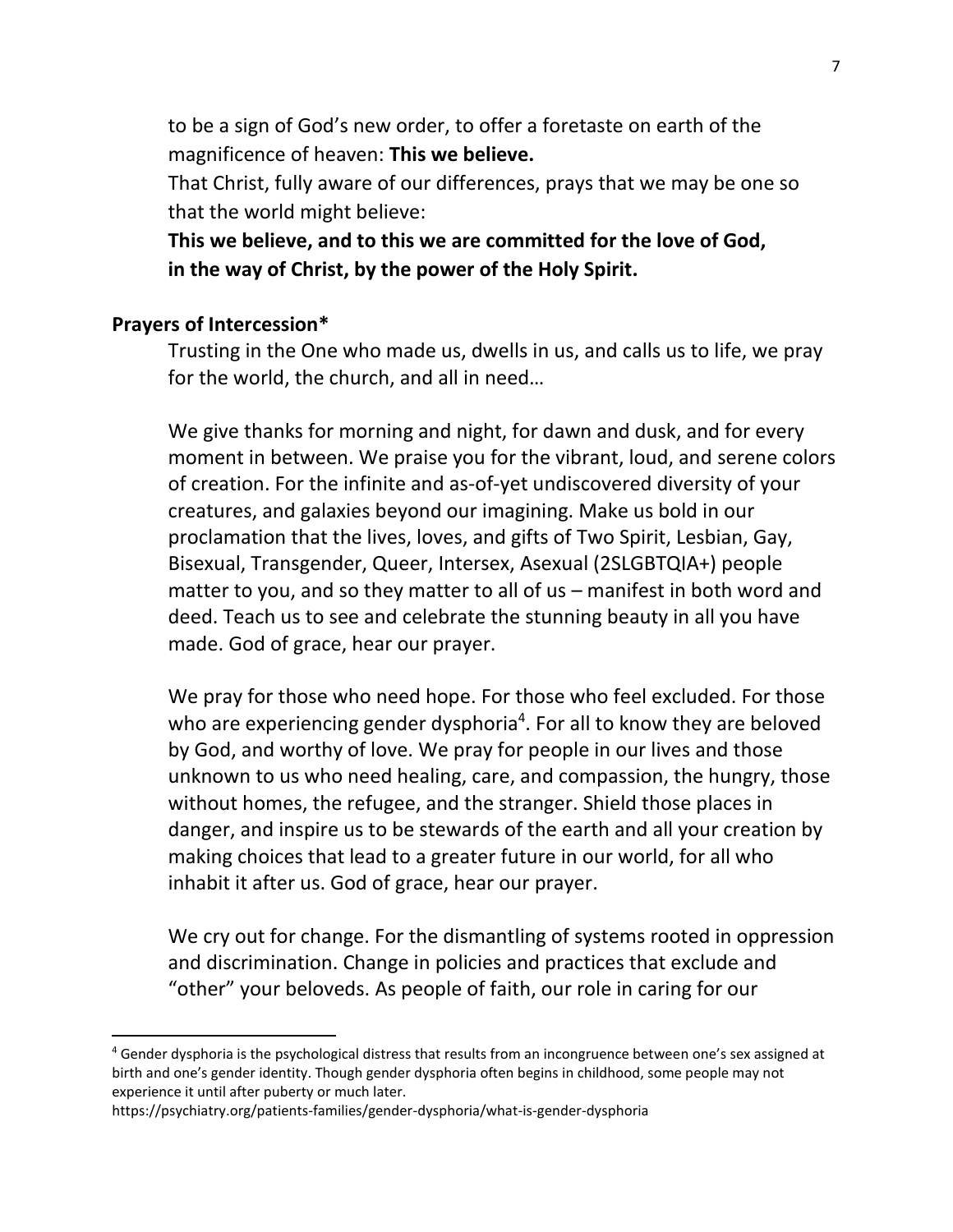neighbors lives beyond these walls; the freedom that comes with our faith should be used to lift up those in your Kin-dom, not be used to harm. Bless our lips as we speak words of affirmation and liberation, and give us the strength needed to extend welcome and hospitality through our actions and practices. God of grace, hear our prayer.

We seek guidance for our leaders in the church and larger world. Teach them to lead humbly and rooted in your grace and compassion. Let them look to those who have gone before us, on whose shoulders we stand. Keep them wrapped in your abundant love and draw them closer to the communities in which they serve; as they meet their people and hear their needs, they will better know your hope for the future. We thank you for their gifts of wisdom, their advocacy, and for the promise of abundant life with you and all the saints. God of grace, hear our prayer.

We bring you the names and places of your people in need, speaking them aloud or in the silence of our hearts. We pray for those in hospital…We pray for those who mourn the loss of loved ones, (especially those who mourn the loss of…) God of grace, hear our prayer.

Into your hands, we commend all for whom we pray; trusting in your unlimited capacity for love and mercy, and in your grace. Amen.

## **Offering<sup>5</sup>**

Holy One, whose heart abounds with gifts; receive this offering as a sign of our desire to live our lives inspired by your Spirit. We dedicate our lives, and all that we have, to the work of your kingdom — the work of life, of love, of peace. Use our gifts, and lead us in wisdom and courage. As we seek to serve surround us with your mercy. Amen.

#### **The Great Thanksgiving\*\***

The Holy One be with you. **And also with you.** Open your hearts to the One who is love. **We open our hearts to you, O God.**

<sup>5</sup> *Worship Supplement*, Holy Communion Setting 4.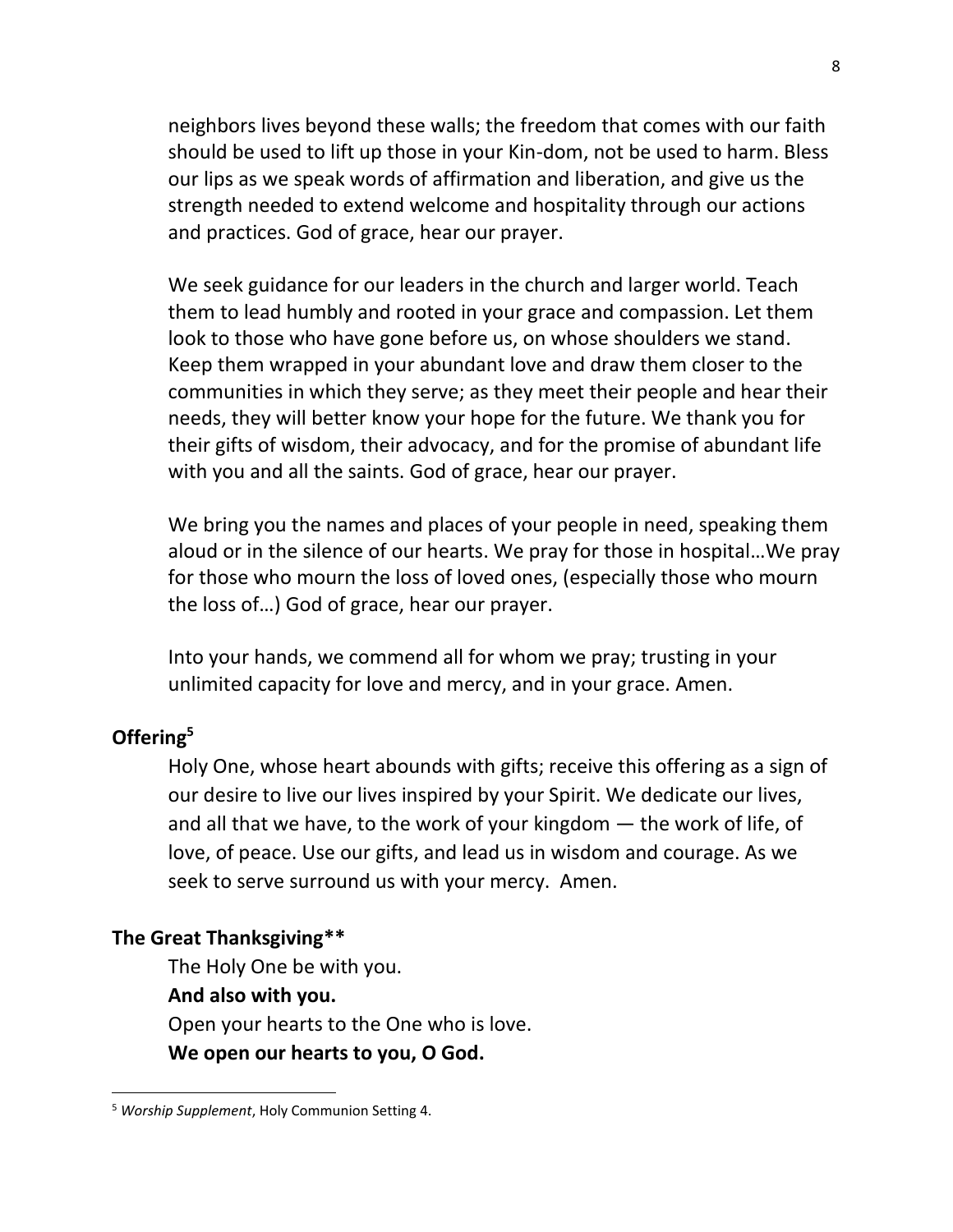Let us give thanks to God, our Creator.

**For the courage of the Holy Spirit that lives in us, we give thanks.**

Bold and Beloved One, throughout history you have revealed yourself to us in ways that surprise and disrupt. You shocked the world when you came to be with us as a vulnerable baby born into a family fleeing political persecution. Though the scandal of your embodiment in Jesus led to crucifixion, still your Spirit of New Life is birthed anew among the marginalized. You live among us today… At times, we are offended by your self-expression. You take on flesh in people, places, and ideas That we may have been taught to fear or despise. And so we struggle. Our hearts harden. Our hospitality recoils. But still, your love persists. Through beauty, compassion, and truth, you lure us into laying down our need to control. You move us. Free us. Embrace us. By your grace, we are brought into the sacred labours of justice and transformation. We become free in Christ to reject all evil and oppression. Like those who gathered with Jesus on the night of his arrest, we come in need of grace. In the night in which he was betrayed, Our Lord Jesus took bread, and gave thanks; broke it, and gave it to his disciples, saying: Take and eat, this is my body, given for you. Do this for the remembrance of me. Again, after supper, Jesus took the cup, Gave thanks, and gave it for all to drink, saying: This cup is the covenant in my blood, Shed for you and for all people for the forgiveness of sin. Do this for the remembrance of me. In remembering the life of Jesus, we remember what he showed us: **The love of God is creating and creative.**

**The love of Christ is inclusive.**

**The love of the Holy Spirit comforts.**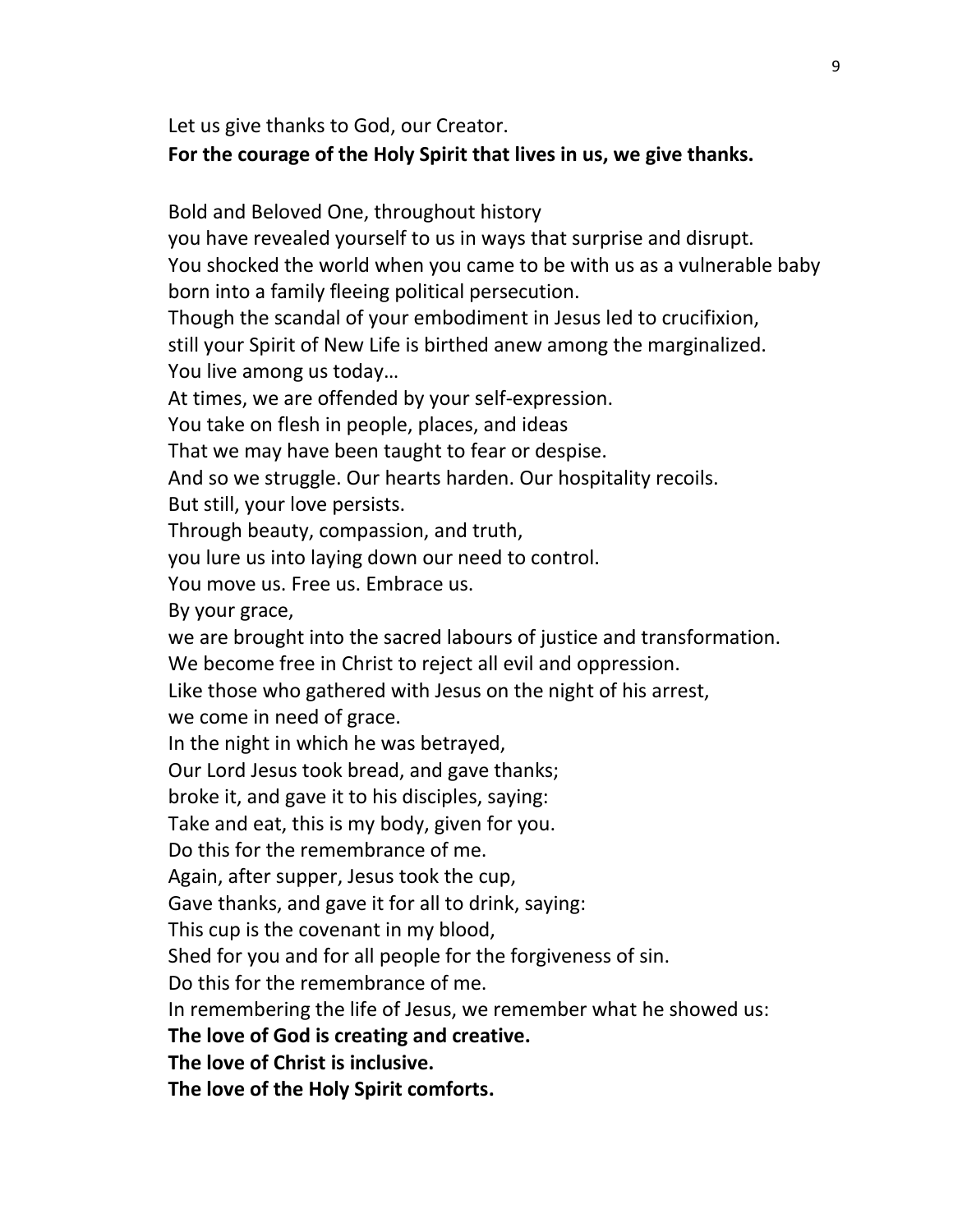And so we pray, pour out your Spirit on this bread and this cup, O God. Through these gifts, open our hearts to encounters with Christ in the different and the ordinary. May the bread of life and the cup of blessing strengthen us in our courage to live as Jesus lived. Amen.

## **Alternate Lord's Prayer<sup>6</sup>**

**Eternal Spirit,**

**Earth-maker, Pain-bearer, Life-giver, Source of all that is and that shall be, Father and Mother of us all, Loving God, in whom is heaven: The hallowing of your name echo through the universe! The way of your justice be followed by the peoples of the world! Your heavenly will be done by all created beings! Your commonwealth of peace and freedom Sustain our hope and come on earth. With the bread we need for today, feed us. In the hurts we absorb from one another, forgive us. In times of temptation and test, strengthen us. From trials too great to endure, spare us. From the grip of all that is evil, free us. For the kin-dom, the power, and the glory are yours, now and forever. Amen.**

## **Communion Distribution**

### **Communion Hymn** *"I Come with Joy"* **#482**

- 1. **I come with joy a child of God, forgiven, loved, and free, the life of Jesus to recall in love laid down for me, in love laid down for me.**
- 2. **I come with Christians far and near to find, as all are fed, the new community of love in Christ's communion bread, in Christ's communion bread.**
- 3. **As Christ breaks bread, and bids us share, each proud division ends. The love that made us, makes us one, and strangers now are friends,**

<sup>6</sup> *A New Zealand Prayer Book*: The Anglican Church in Aotearoa, New Zealand and Polynesia © 1989 William Collins Publishers Ltd.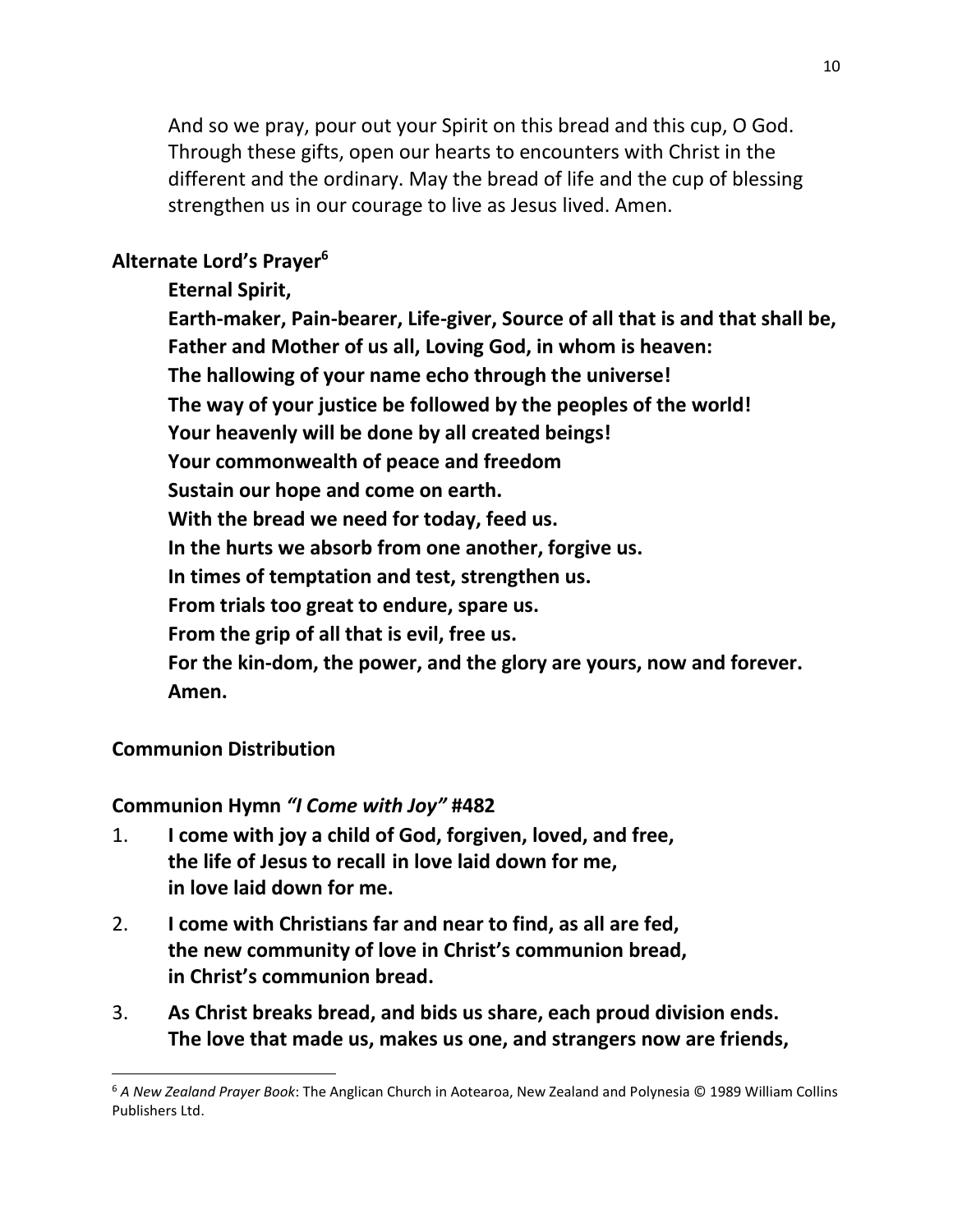**and strangers now are friends.**

- **4. The Spirit of the risen Christ, unseen, but ever near, is in such friendship better known, alive among us here, alive among us here.**
- 5. **Together met, together bound by all that God has done, we'll go with joy, to give the world the love that makes us one, the love that makes us one.**

## **Communion Blessing**

## **Prayer after communion\*\***

Nourishing One, your gifts renew us in body, spirit, and mind. Through this taste of love, may the Spirit send us with a faith that is brave. Make us people who boldly pursue collective justice and tend gently to the world's pain. Amen.

## **Closing Hymn** *"The Canticle of the Turning"* **#**723

1. **My soul cries out with a joyful shout that the God of my heart is great, and my spirit sings of the wondrous things that you bring to the ones who wait. You fixed your sight on your servant's plight, and my weakness you did not spurn,**

**so from east to west shall my name be blest. Could the world be about to turn?** *Refrain:*

**My heart shall sing of the day you bring. Let the fires of your justice burn. Wipe away all tears, for the dawn draws near, and the world is about to turn.**

2. **Though I am small, my God, my all, you work great things in me, and your mercy will last from the depths of the past to the end of the age to be. Your very name puts the proud to shame, and to those who would for you yearn, you will show your might, put the strong to flight, for the world is about to turn.**

*Refrain*

3. **From the halls of pow'r to the fortress tow'r, not a stone will be left on stone.**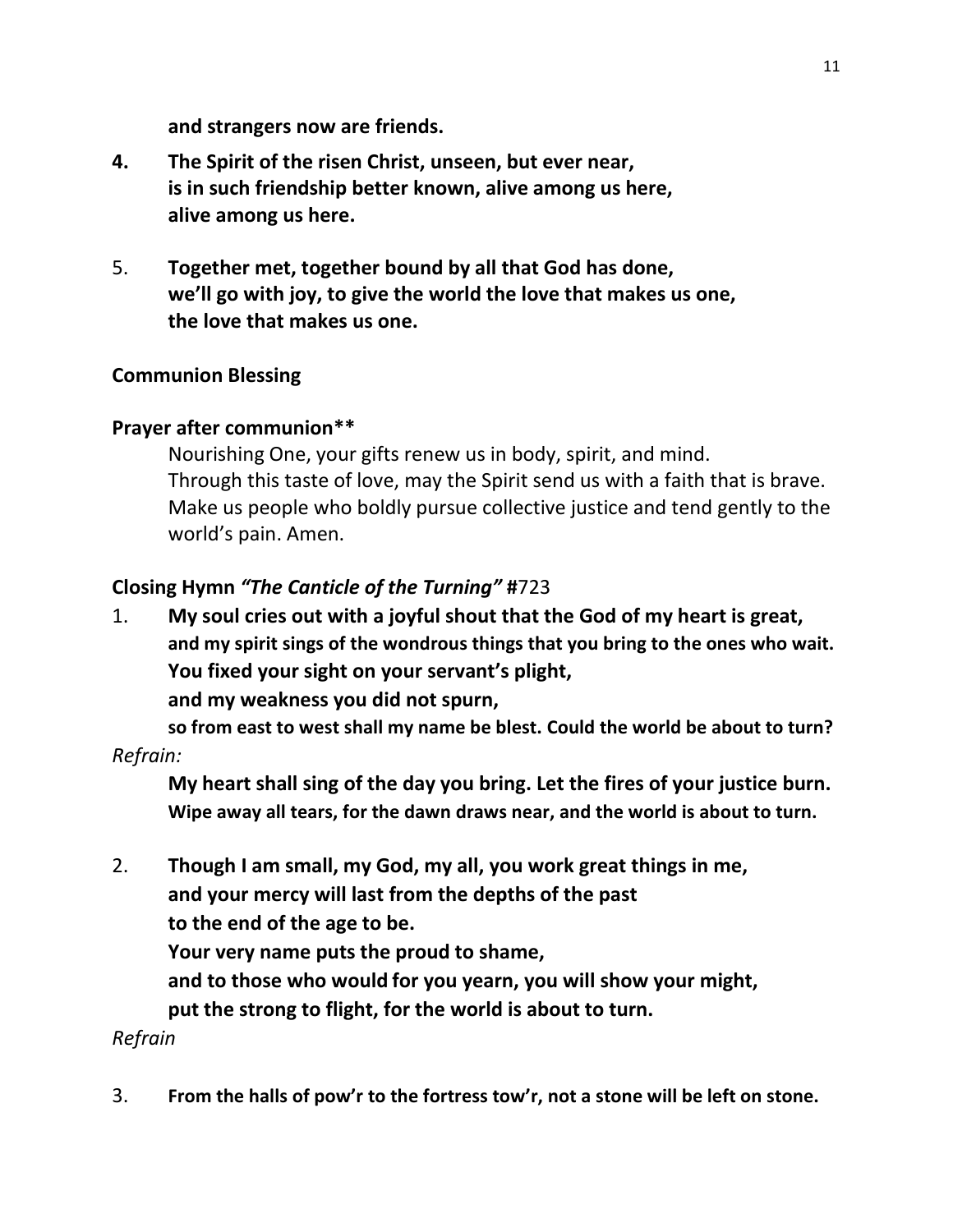**Let the king beware for your justice tears ev'ry tyrant from his throne. The hungry poor shall weep no more, for the food they can never earn; there are tables spread, ev'ry mouth be fed, for the world is about to turn.**

## *Refrain*

4. **Though the nations rage from age to age, we remember who holds us fast: God's mercy must deliver us from the conqueror's crushing grasp. This saving word that our forebears heard is the promise which holds us bound, till the spear and rod can be crushed by God, who is turning the world around.**

*Refrain*

## **Commission\*\***

This morning we have lit candles: Red for life in all its forms, Orange for healing, Yellow for sunlight and new ideas, Green for prosperity and nature in all her diversity Blue for serenity and harmony, and Purple for the Spirit who guides us all.

We are called to practice this rainbow of colours in our lives in the conversations and interactions in our lives at home, at work, and at play—as we go out into our community and the world to share the message that God's love is for everyone!

### **Blessing\***

Children of God, may we go into the world in peace

May we love boldly,

May we proclaim loudly,

May we welcome, include, and celebrate all,

And return here knowing that all are welcome here, in this place.

May this community of faith be a place of care and renewal.

In the name of the Holy Trinity, + Creator, Redeemer, and Comforter.

Go in peace, inspired by Christ to love and serve. **Thanks be to God!**